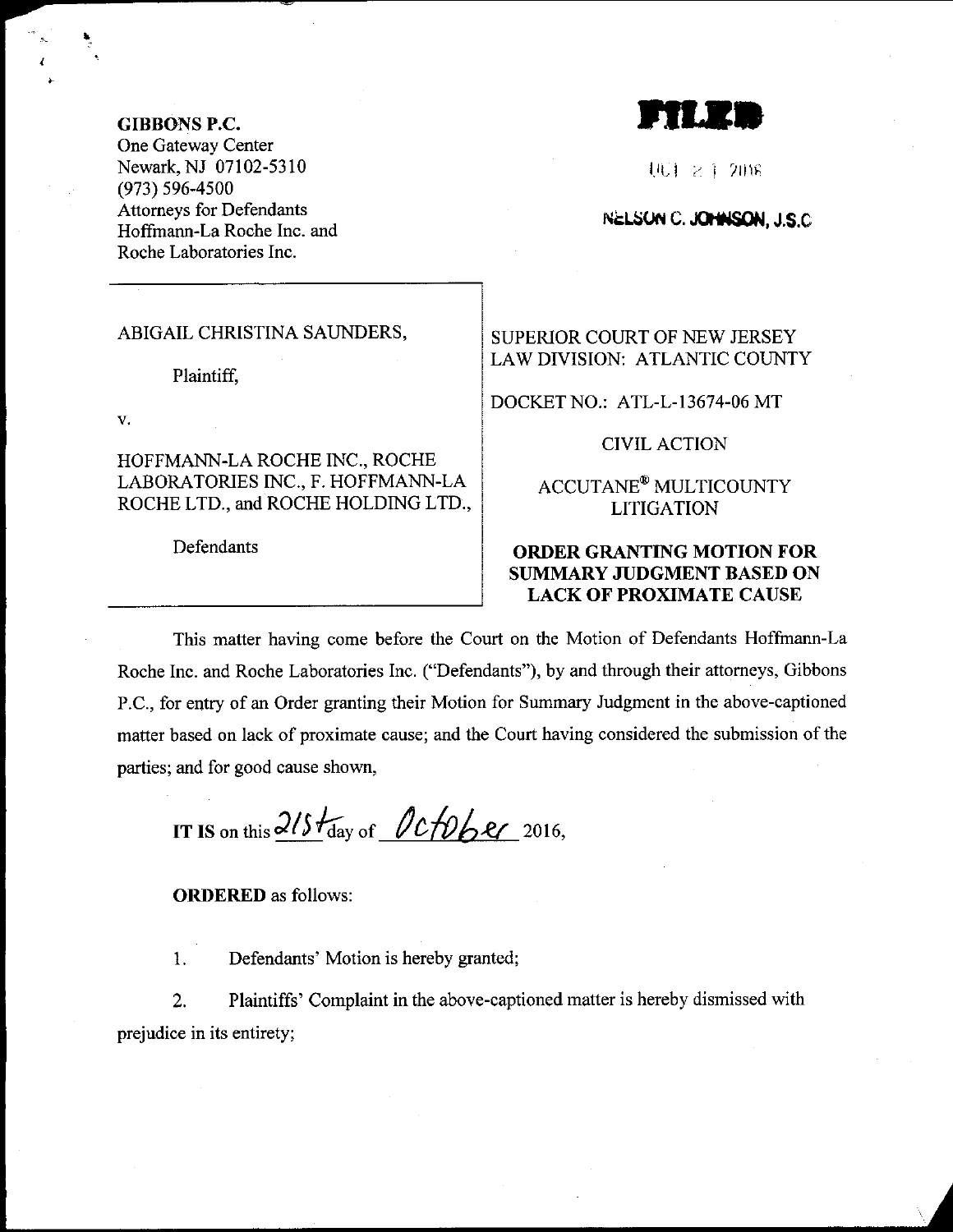A copy of this Order shall be served on opposing counsel within  $\frac{7}{2}$  days of  $3.$ receipt by Defendants' counsel.

J Opposed<br>] Unopposed  $\mathbf{I}$  $\mathbb{F}$ 

 $\bigcap$  $\mathscr{U}_{\mathcal{U}_{\mathcal{L}}}(% \mathcal{U}_{\mathcal{U}_{\mathcal{U}}})$  $\gamma$ 

Hon. Nelson C. Johnson, J.S.C.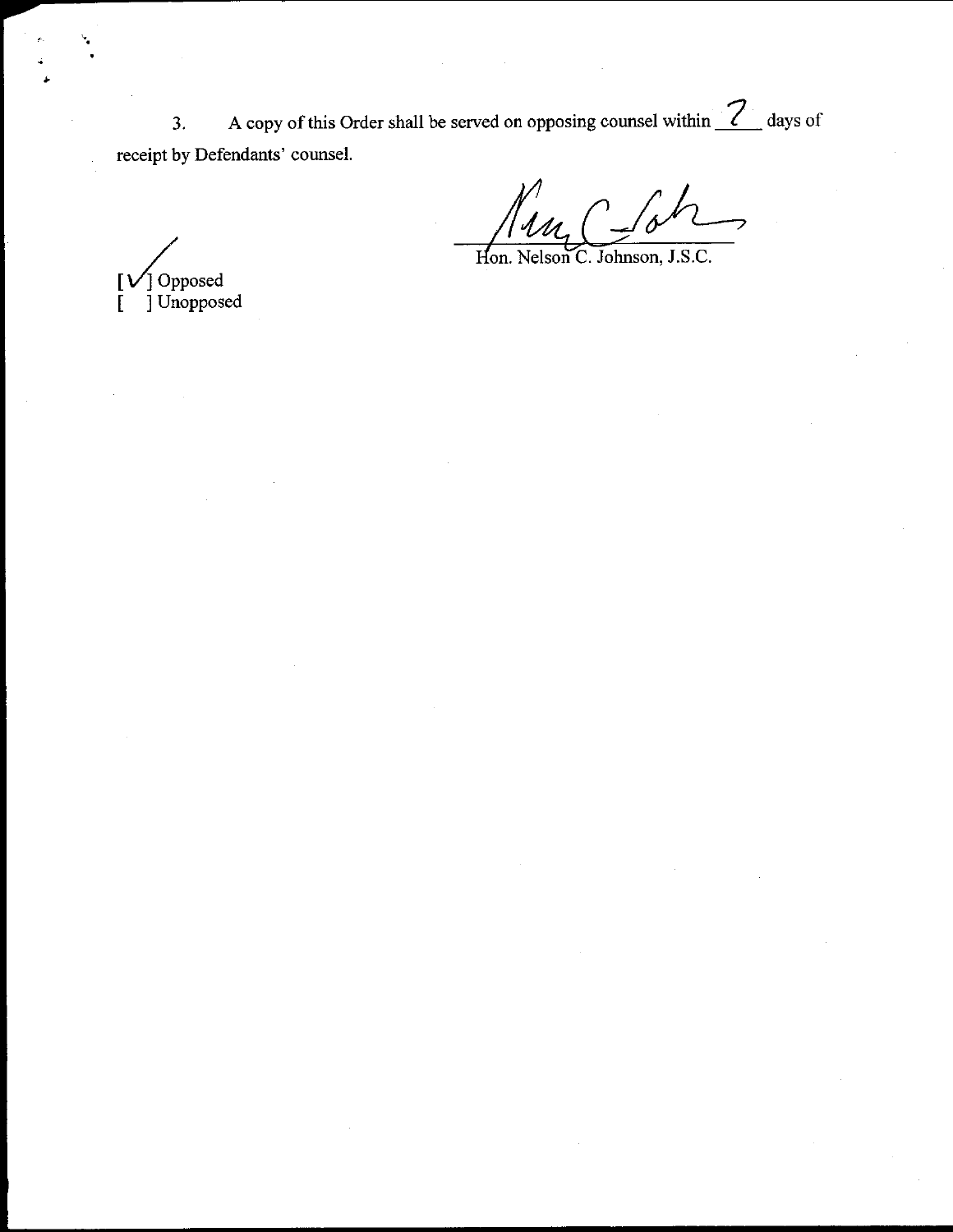OCT 2 1 2016



## **SUPERIOR COURT OF NEW JERSEY**

# NELSON C. JOHNSON, J.S.C

NELSON C. JOHNSON, J.S.C.

上呼

1201 Bacharach Boulevard Atlantic City, NJ 08401-4527  $(609)$  594-3384

## **MEMORANDUM OF DECISION ON MOTION** Pursuant to Rule 1:6-2(f)

**TO:** Seeger Weiss LLP David R. Buchanan, Esq. 550 Broad Street, Suite 920 Newark, NJ 07102  $(973) 639 - 9100$ **Attorneys for Plaintiff** 

Gibbons P.C. Natalie H. Mantell, Esq. One Gateway Center Newark, NJ 07102-5310  $(973) 596 - 4500$ **Attorneys for Defendants** 

#### ACCUTANE LITIGATION  $RE:$

ATL-L-13674-06 DOCKET NO.

## NATURE OF MOTION(S): Summary Judgment

HAVING CAREFULLY REVIEWED THE MOVING PAPERS AND ANY RESPONSE FILED, I HAVE RULED ON THE ABOVE CAPTIONED MOTION(S) AS FOLLOWS:

## **Nature of Motion and Procedural History**

This matter comes before the Court via Motion filed by the Defendants, Hoffman-LaRoche, et al. (hereinafter "the Defendants") based upon lack of proximate cause, wherein Defendants assert that the proper application of the Learned Intermediary Doctrine (hereinafter "LID") requires the dismissal of Plaintiff, Abigail Christina Saunders' petition.

#### **Findings of Fact**

Based upon the Court's review of the parties' submissions, the Court makes the following findings of fact:

1. Plaintiff claims injury from the use of the drug Accutane and incorporates by reference the relevant portions of the Master Complaint on file entitled: In Re: Accutane Litigation Case Code Number 271.

 $\mathbf{1}$ 

S "The Judiciary of New Jersey is an equal Opportunity/Affirmative Action Employer" S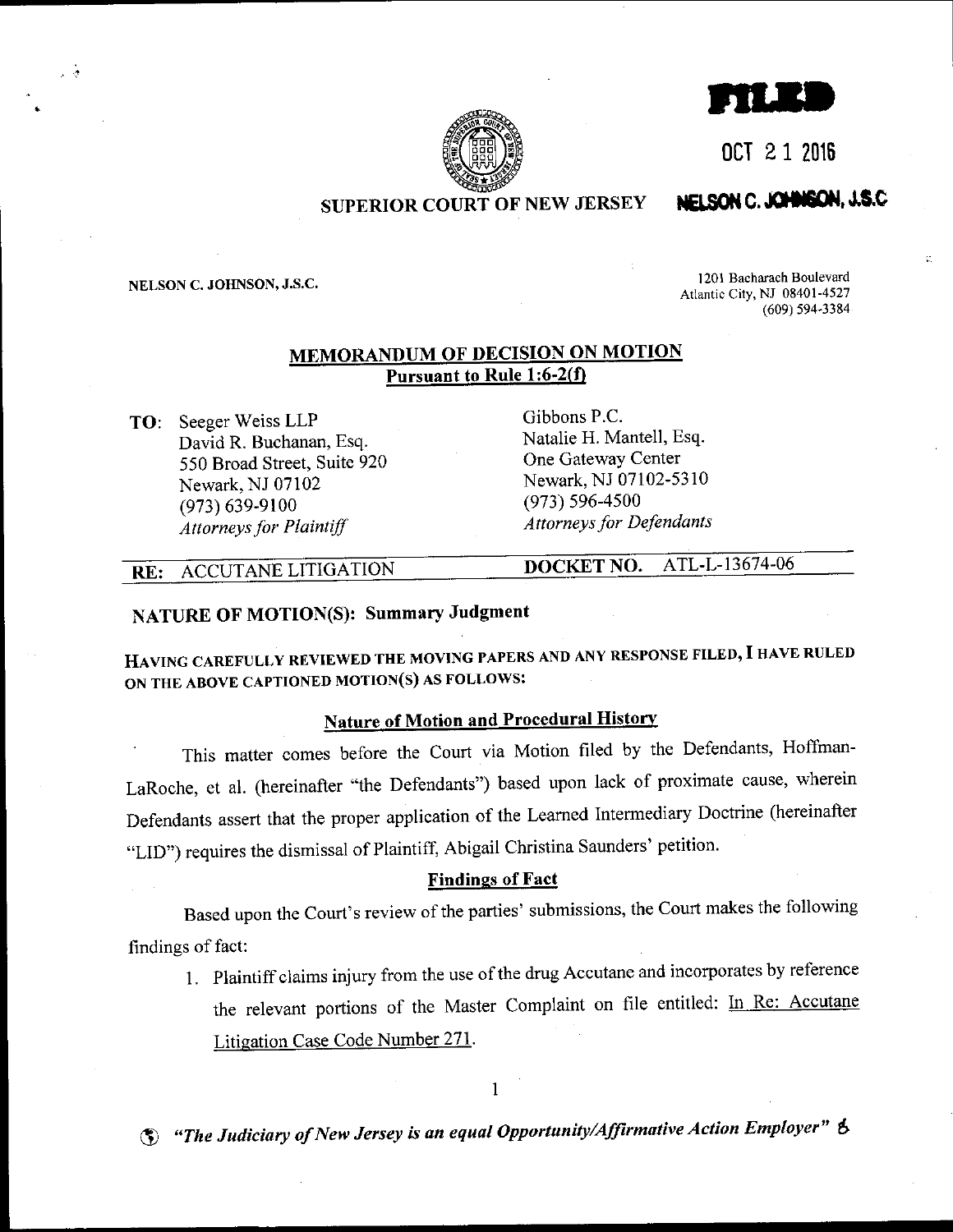2. Defendants manufactured and marketed the drug Accutane.

 $\ddot{\bm{z}}$ 

- 3. Accutane is prescribed to treat "severe tecalcitrant nodular acne."
- 4. Plaintiff was first prescribed Accutane in the state of Texas; from approximately October 1999 to April 2000 by Dr. Srihari Gopal during his residency at Baylor Family Medicine.
- 5. Dr. Michael Crouch, A Baylor Family Medicine faculty member, authored the Consent Form that was presented to Ms. Saunders.
- 6. Plaintiff was prescribed a second course of Accutane by Dr. Adan Ramirez Atriham, another Baylor Family Medicine resident, beginning in January of2001 for about six months.
- 7. In July of 2003, Ms. Saunders began having symptoms of fatigue, gas, abdominal cramping, bloating, urge to defecate, loose stool and rectal bleeding.
- 8. In September 2004, Ms. Saunders was diagnosed with ulcerative colitis.

#### Movant's Contentions

#### Defendant's Arguments in Sunport of their Motion for Summarv Judgment:

Defendants move for summary judgment and dismissal of Plaintiff's complaint, arguing that she is unable to prove proximate causation. In pharmaceutical products liability cases based on an alleged failure to wam, both Texas law and New Jersey law require the Plaintiff to prove that different warning language would have altered his or her physician's decision to prescribe the medicine. Without such testimony, the Plaintiff cannot establish proximate causation, an essential element of the prima facie case. Here, in testimony indistinguishable from that discussed in this Court's and the Appellate Division's decisions, the physicians who prescribed Accutane for Plaintiff have affirmatively testified that different waming language would not have altered their decisions to prescribe Accutane for Plaintiff.

Consistent with their choice-of law arguments in prior motions for summary judgment based on lack of proximate cause, Defendants maintain that Plaintiff s home-state law of Texas applies to the issue of proximate cause. Cornett v. Johnson & Johnson, 211 N.J. 362, 377-79 (2012) (presumptively applying law of Plaintiff's home state); see also Cornett v. Johnson  $\&$ Johnson, 414 N.J. Super. 365, 278 (App. Div. 2010), aff'd as modified, 211 N.J. 362 (2012) ("[T]he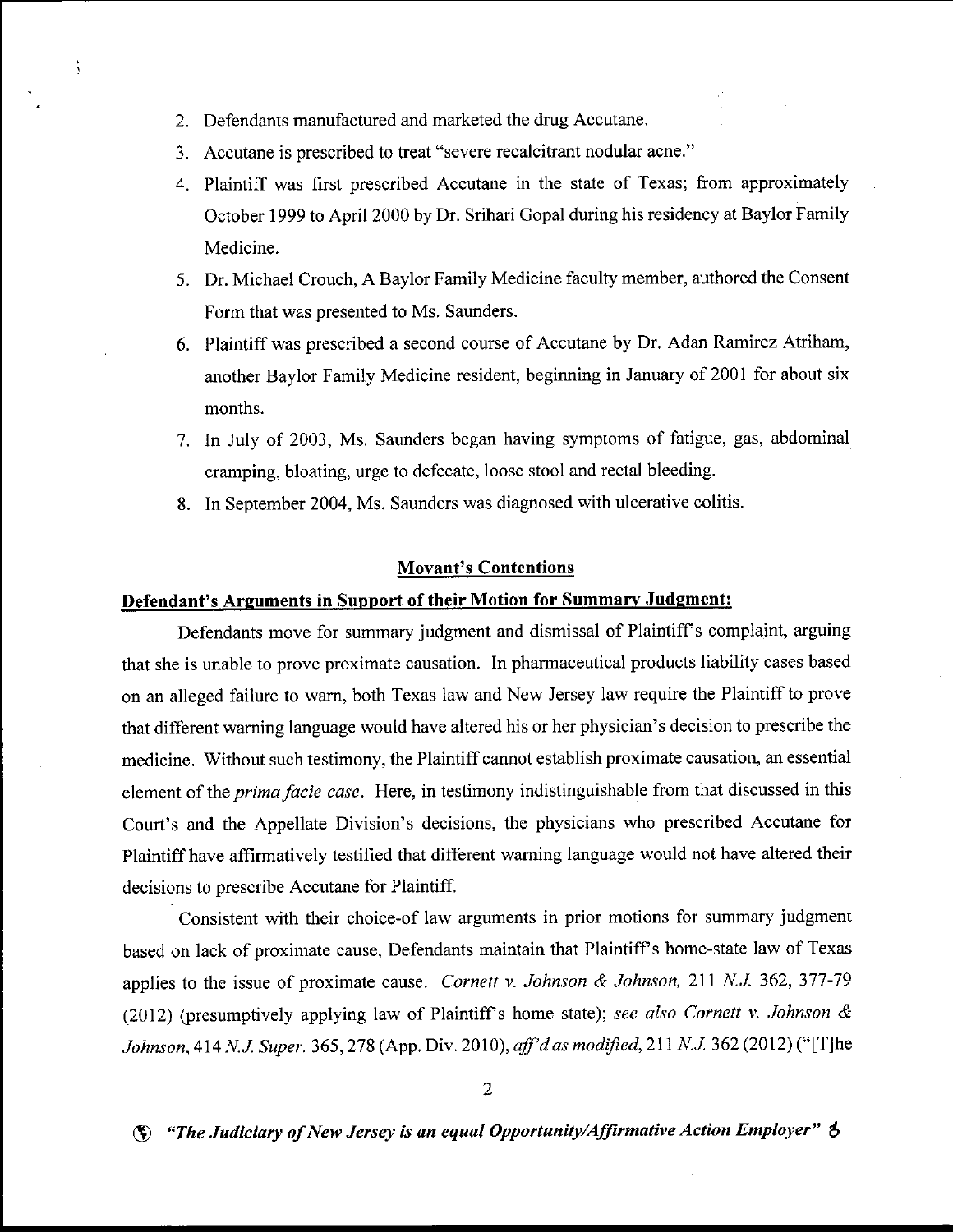choice-of-law analysis in personal injury cases proceeds with the presumption that the law of the state where the injury occurred will apply..."). Here, Defendants contend that Plaintiff cannot satisfy her burden of demonstrating that Accutane was the proximate cause of her alleged injuries. The causal link to Plaintiff's injury is broken because the physicians who prescribed Accutane to her unequivocally testified that they still would have prescribed Accutane to Plaintiff even with an allegedly stronger waming. In particular, Dr. Gopal testified that he would have prescribed Accutane to Plaintiff even if the medicine label had stated Accutane is "possibly or probably related to," "can induce," or "may cause" IBD. In addition, Dr. Atriham testified he would have prescribed Accutane to Plaintiff if the label had stated Accutane is "possibly or probably related to" or "may cause" IBD. This testimony is indistinguishable from the prescriber testimony that compelled judgment in Roche's favor in this Court's January 29, 2016, Summary Judgment Decision, and the Appellate Division's decision in Gaghan v. Hoffman-La Roche, Inc., 2014 N.J. Super, Unpub. LEXIS 1895, 2014 WL 3798338 (App.Div. Aug. 4, 2014), and is dispositive of the issue of proximate cause. As a matter of law, Plaintiff cannot establish that any alleged failure to wam her prescribing physicians proximately caused her injuries given her prescribers' unequivocal testimony establishing that different waming language would not have dissuaded them from prescribing Accutane to Plaintifl According to Defendants, Plaintiff cannot meet her burden of proving proximate cause and Roche is entitled to summary judgment.

#### Plaintiff's Response in Opposition to Defendants' Motion

 $\mathbf{j}$ 

Plaintiff disputes the factual avements articulated in Defendant's motion. First, Plaintiff argues that contrary to Roche's assertions, Dr. Gopal did not testify he would prescribe Accutane to a patient, similar to Plaintiff, knowing what he knows today. It is Plaintiff's contention that Dr. Gopal only said that if he were still practicing family medicine today, it would be an option he would discuss with his patients.  $(5/11/11$  Gopal Dep.) at 50:22-52:8. Moreover, Plaintiff argues that Dr, Gopal did not unequivocally testify, as Roche asserts, that he would have still prescribed Accutane to Plaintiff even if the label had stated Accutane is "possibly or probably related to," "can induce," or "may cause" IBD. Id. at 48:9-49:5, Plaintiff alleges that Dr. Gopal's testimony makes clear that the wamings in effect, when he prescribed Accutane to Plaintiff, did not convey to him the true risk of IBD occurring with Accutane use. According to Dr. Gopal, "association"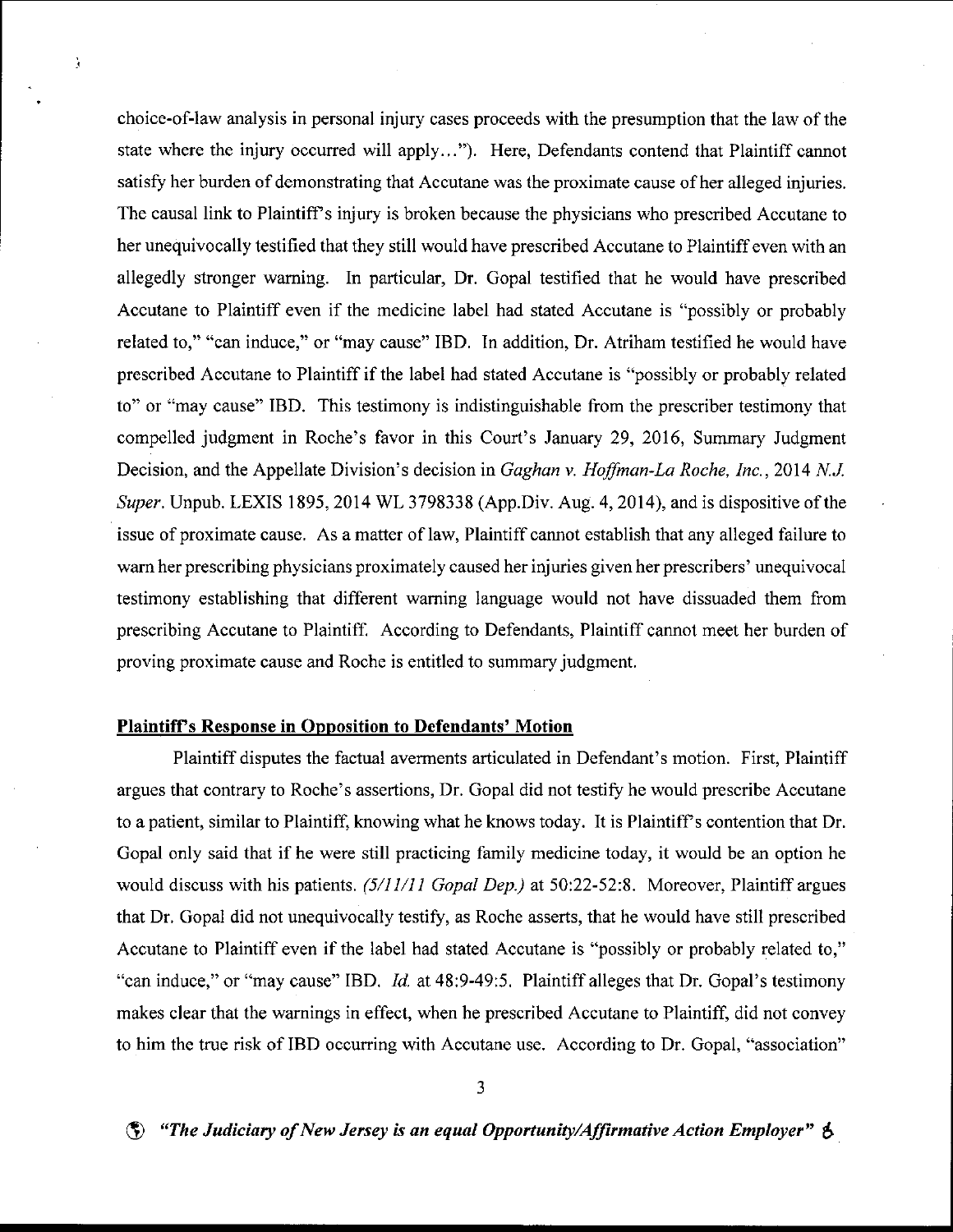does not mean "cause" and hence he was unaware that there was a causal relationship between their drug and a side effect.

Second, Plaintiff contends that Dr. Crouch testified that he would have included information about case reports in his consent form had he been aware of them. If Dr. Crouch had received information whether Roche had positive internal causality assessments or challengedechallenge and positive rechallenges, he would have shared that information with his patients. (4/13/16 Crouch Dep.) at 105:24-106:14. Plaintiff contends that it may be infened from Dr. Crouch's testimony that Roche's inadequate wamings did not convey to him the serious risk.

Third, Plaintiff contends that Dr. Atriham testified that if Accutane was a known cause of IBD, he would have wanted to know, and if so wamed by the manufacturer, he would have discussed the risk in detail with his patients. Plaintiffconcedes that Dr. Atriham did not equivocate in testifying that it is ultimately up to the patient to decide whether to take a drug; however, it is Plaintiffs contention that Dr. Atriham's testimony reveals that had he been adequately informed of the IBD risk, he would have advised Plaintiff of the IBD risk.  $(4/14/16$  Atriham Dep.) at 89:15-23, 100:4-8.

Ms. Saunders testified that if she had been wamed by her physicians that Accutane caused or may cause IBD, she would have discussed the risk with them and would not have taken the drug if she understood that it could lead to permaaent disease.

Plaintiff primarily relies upon the recent Appellate Decision in Rossitto, Wilkinson v. Hoffma[n] La Roche Inc., Nos. A-1236T1, A-1237-13T1, slip op., 58-62 (July 22, 2016). According to Plaintiff, the Court in Rossitto, held that under New jersey law, the evidence relevant to the proximate cause inquiry encompasses more than whether stronger wamings would have changed the physician's decision to recommend and prescribe Accutane. Plaintiff asserts that the law of Texas is not in conflict with New Jersey law on this issue and that under either state's law, the evidence in this present case raises genuine issues of material fact that require the Court to deny Roche's motion for summary judgment.

In arguing that there is no true conflict between New Jersey's law on the issue of proximate causation and the law ofTexas, Plaintiffreasons that the Texas Supreme Court has established that in a pharmaceutical failure to wam case, "the ultimate decision for any treatment rests with the prescribing physician and the patient." Centocor, Inc. v. Hamilton,  $372 S.W.3d140$ , 166 (Tex.

4

 $\Diamond$  "The Judiciary of New Jersey is an equal Opportunity/Affirmative Action Employer"  $\Diamond$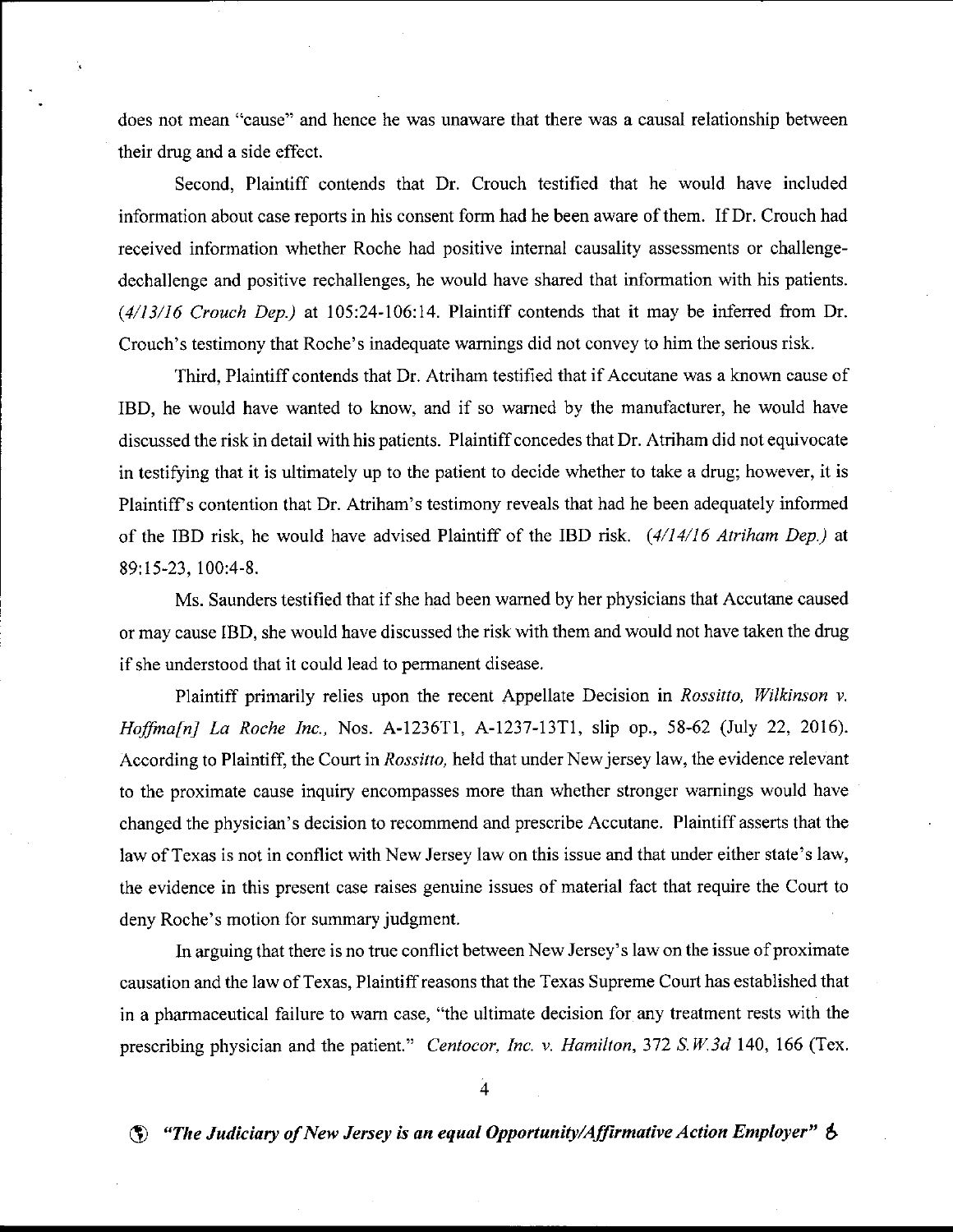2012) (emphasis added). Plaintiff asserts that in Centocor, the Texas Supreme Court's focus on the Plaintiff s actions make it clear that the doctor is not the only decision maker in the risk benefit analysis. Further, the relevant causation inquiry under Texas law is whether "prescribing physicians or [Plaintift] would have acted differently had ... a different waming been included." Id. at 171. Plaintiff asserts that Rossitto establishes that the law of New Jersey is in accord with that of Texas as set forth by the Court in Centocor. It is Plaintiff's contention that the proximate cause test, under both New Jersey and Texas law can therefore be met with evidence and adequate waming, which Roche allegedly did not provide in this case, would have made a difference in the outcome that resulted in Ms. Saunders not taking Accutane and sustaining her injury.

#### Standard

#### R. 4:46-2(a) provides,

The motion for summary judgment shall be served with briefs, <sup>a</sup> statement of material facts and with or without supporting affrdavits. The statement of material facts shall set forth in separately numbered paragraphs a concise statement of each material fact as to which the movant contends there is no genuine issue together with a citation to the portion of the motion record establishing the fact or demonstrating that it is uncontroverted. The citation shall identify the document and shall specify the pages and paragraphs or lines thereof or the specific portions of exhibits relied on. A motion for summary judgment may be denied without prejudice for failure to file the required statement of material facts.

Additionally, R. 4:46-2(c) provides that summary judgment is appropriate where "the pleadings, depositions, answers to interrogatories and admissions on file, together with the affidavits, if any, show that there is no genuine issue as to any material fact challenged and that the moving party is entitled to a judgment or order as a matter of law." A11 inferences of doubt are drawn against the movant in favor of the non-movant. See Brill vs. Guardian Life Ins. Co. of Am., 142 N.J. 520 (N.J. 1985). "[A] determination whether there exists a 'genuine issue' of material fact that precludes summary judgment requires the motion judge to consider whether the competent evidential materials presented, when viewed in the light most favorable to the non-moving party, are sufficient to pemit a rational fact finder to resolve the alleged disputed issue in favor of the non-moving party." Brill, 142 N.J. at 540. Accordingly, "when the evidence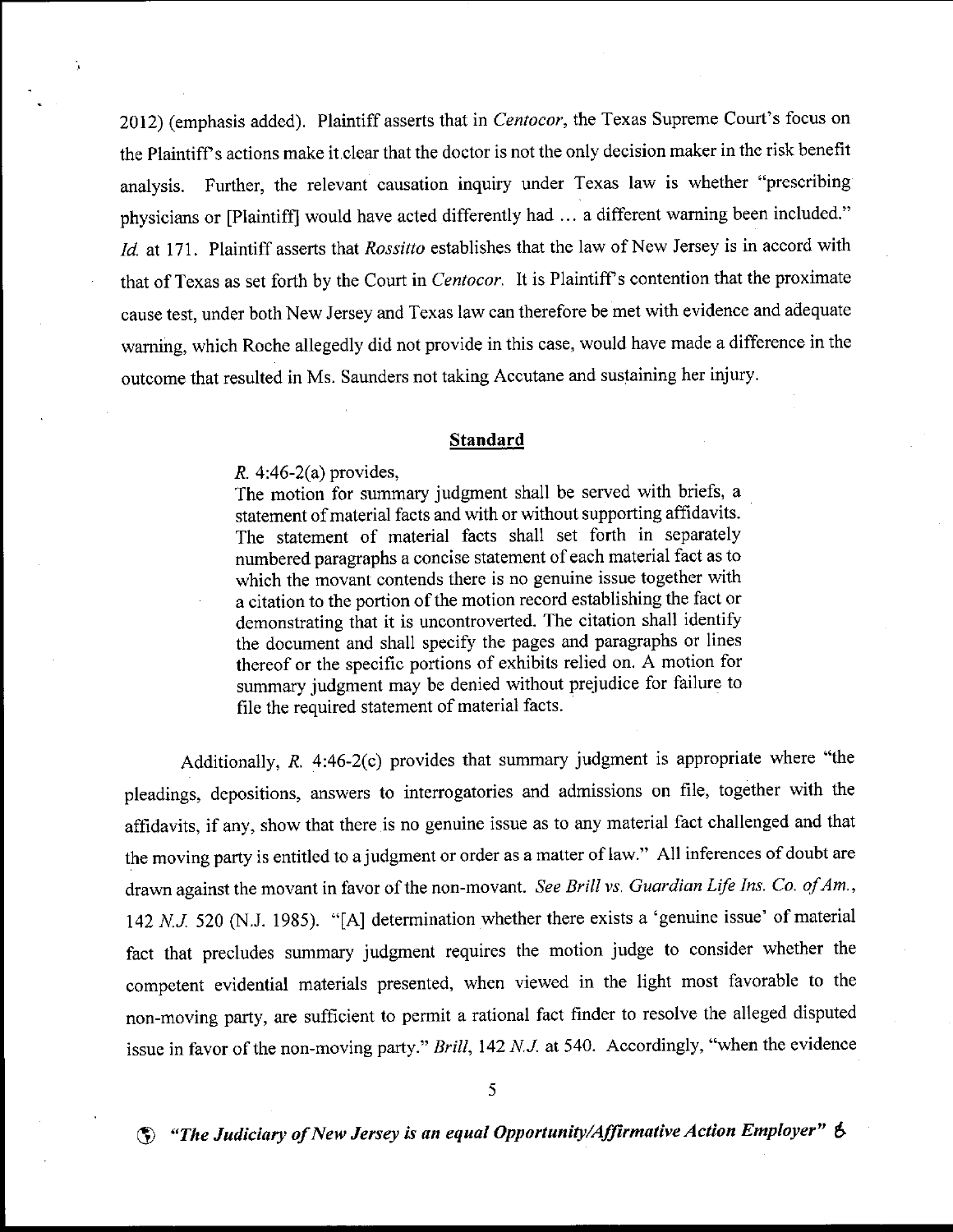is 'so one-sided that one-party must prevail as a matter of law,' the trial court should not hesitate to grant summary judgment."  $Id$ . (citation omitted). Where a motion under this rule is not rendered upon the whole action and a trial is necessary, the Court when hearing the motion will "make an order specifying those facts and directing such further proceedings in the action as are appropriate."  $R. 4:46-3(a)$ .

### Choice of Law

In this Court's decision of July 24, 2015, PART ONE. A thru C of that decision, entitled "RULING BASED UPON PLAINTIFFS' PETITION FOR MCL DESIGNATION" concluded. in pertinent part that:

> Given the language of the representations relied upon by the Supreme Court at the time the Order of May 2, 2005 was entered, this court believes it is required to consider all of the remaining claims and issues  $-$  in this instance, label adequacy  $-$  under New Jersey law. This is so because it was the Plaintiffs who framed the limits of the MCL jurisdiction by asking the court to consolidate all claims on the question of whether defendant violated the New Jersey Products Liability Act in its marketing and sale of Accutane, By invoking New Jersey law, Mr. Seeger's letter highlights why New Jersey law should control this MCL. Plaintiffs wanted the benefit of having their claims heard under the NJPLA. How this court's predecessor hardled this issue, or the fact that cases were tried under California and Florida law is of no moment. The representations of Plaintiffs' petition for MCL designation are unambiguous, and request a determination(s) under the NJPLA.

Consistent with that ruling, and because counsel agree that there is no conflict between the law of New Jersey and Texas, the Defendants' Motions will be considered under New Jersey law and our Court's case law construing the LID.

#### Ruline

The Court reiterates, and adopts its interpretation of the LID from its previous ruling of January 29,2016, in full, and deems it unnecessary to list the six elements recited at Part IV. Stated simply, where the LID applies, the testimony of Plaintiff or her medical decision makers is not a part of the proximate cause determination. If it were, the LID would be rendered useless because a proximate cause determination would ultimately come down to what the patient would have done in response to a drug manufacturer's waming, the precise situation which the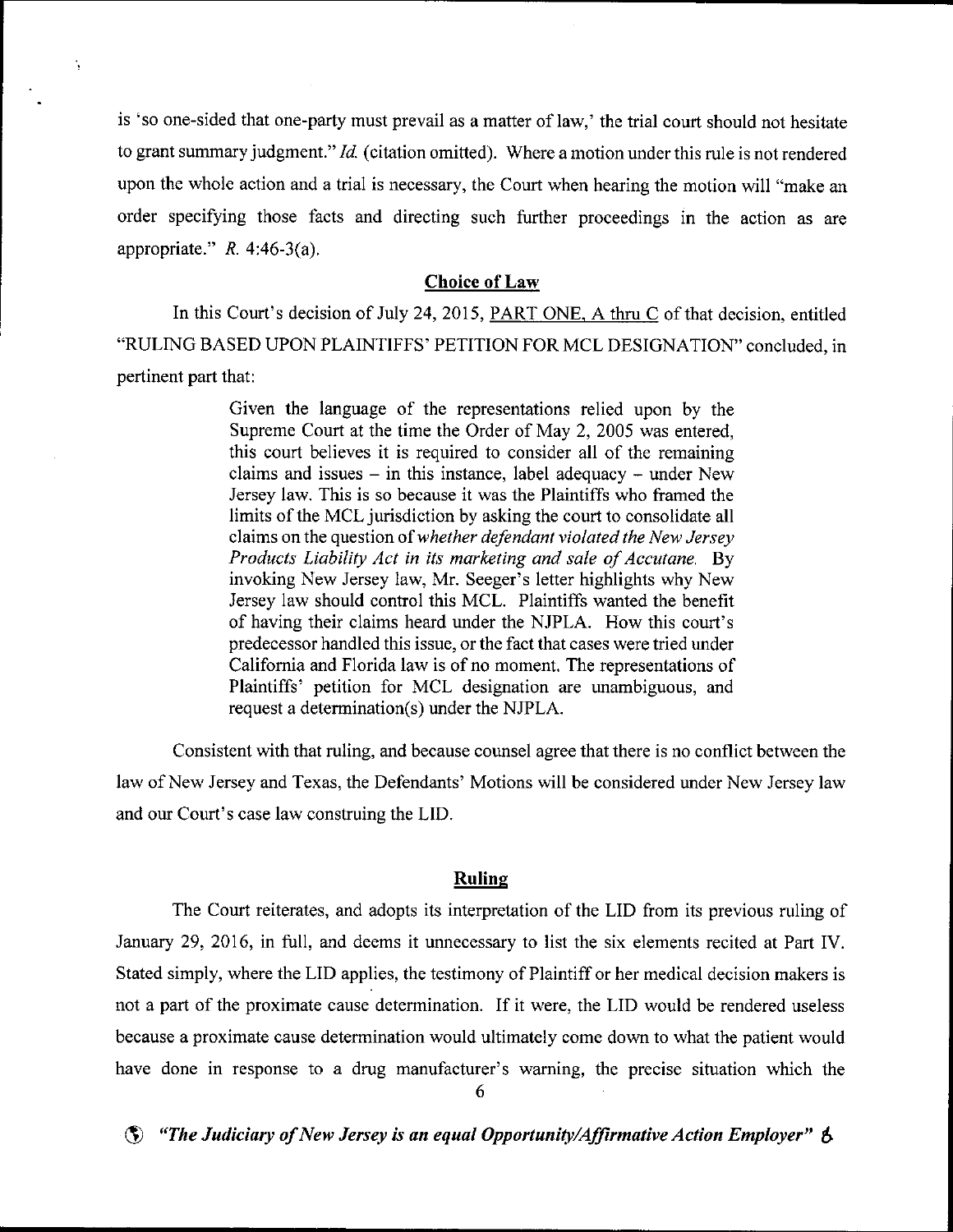Legislature, viz., N.J.S.A. 2A:58C-4, sought to avoid. Though Plaintiff argues eamestly that the Rossitto decision has changed the rules of the game regarding the interplay of the LID and proximate cause in pharmaceutical litigation, this Court cannot embrace that suggestion. Not only is the Rossitto decision unpublished, but the language which Plaintiff relies upon is dicta. Counsels' suggestion that the Rossitto decision marks a revolutionary change in the proximate cause standard is erroneous.

The Court notes that *Rossitto* involved a successful appeal brought by Defendants wherein the jury retumed a verdict awarding \$9 million each in compensatory damages to Plaintiffs Rossitto and Wilkinson. Those verdicts were vacated by the Appellate Division and the claims remanded to this trial court. INOTE: There were no cross-appeal(s) by the two Plaintiffs who were no-caused by the jury.] The primary focus of the reviewing panel's inquiry was errors purportedly made at the time of trial. Various issues were discussed in passing, among them,  $briefly$ , was the LID. There was nothing about those comments, nor the ruling itself, which indicates that the Court was embaxking upon a change in the application of the LID different from the standard articulated by the *Gaghan* decision, and more importantly, that as articulated by Judge Skillman in his dissent in Strumph.

That said, Rossitto seems to suggest that there are two types of cases where physician testimony is applied differently to the issue of proximate causation. There are instances similar to Strumph, where the prescribing doctor's testimony is unequivocal that he or she would have still prescribed the drug even if there were a stronger associated warning; and cases where the prescribing doctor's testimony is not unequivocal that a stronger waming would not have altered his or her discussion with the patient regarding the risks of the drug. The dicta in Rossitto suggests that even though a doctor may state that he or she would still prescribe the drug, the trial judge must also consider whether the prescribing doctor would have also provided a stronger waming to the patient. This Court acknowledges that perspective. Nonetheless, these (and prior) proceedings Plaintiffs counsel have done their very best to conflate the LID with the informed consent doctrine. That's simply not the law. When a prescribing physician comprehends the fact that a given medicine is associated with certain potential risks, and exercises his/her medical judgment in deciding whether and how to address those risks with his/her patient, the manufacturer cannot be held responsible for the prescriber's decision.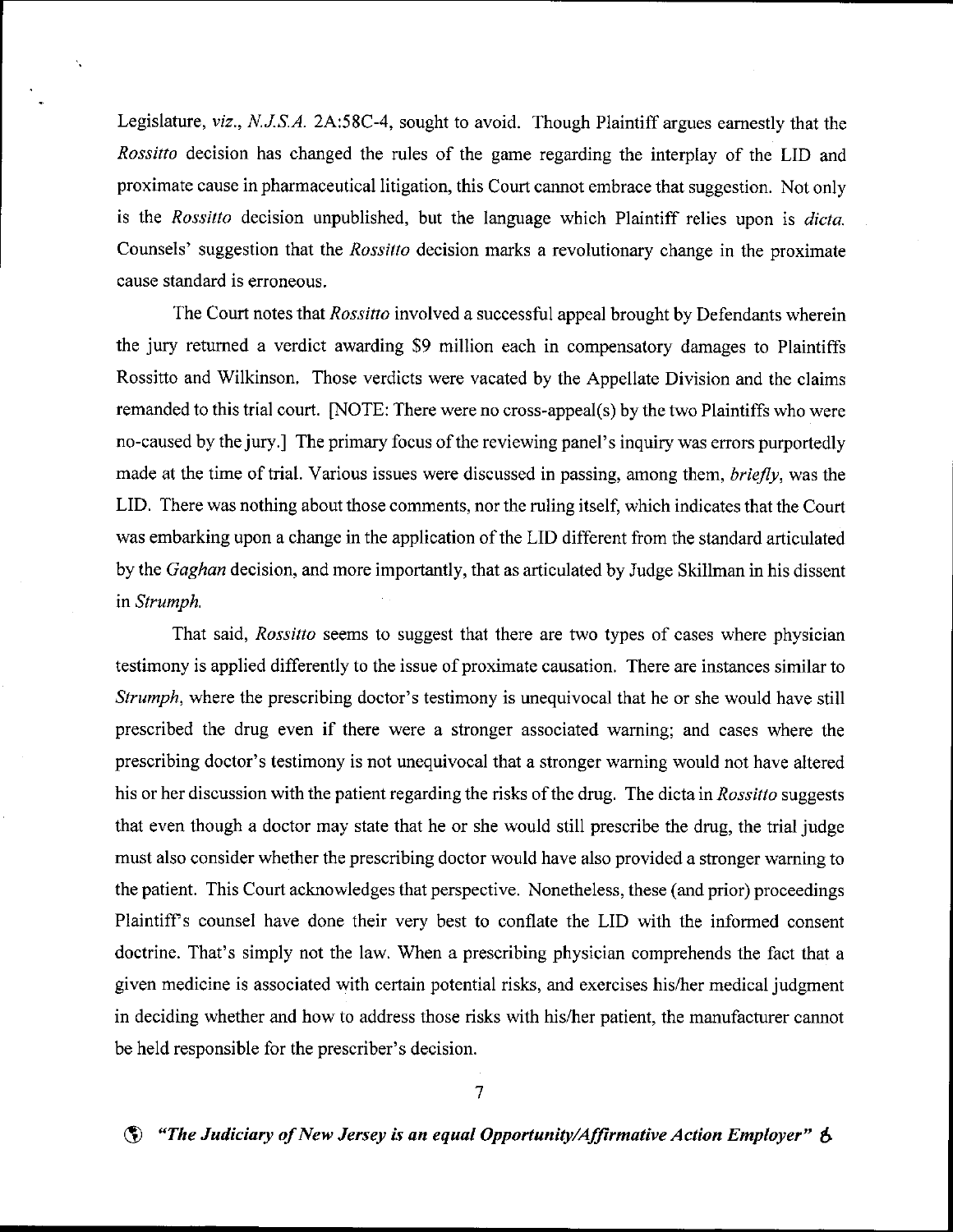The Legislature knew full well what it was doing when it adopted N.J.S.A. 2A:58C-4. The Court is bound by this state's public policy as enunciated by the Legislature and our Supreme Court, not by Plaintiff's interpretation of an unpublished decision. For the reasons stated in the January 29,2016, decision, this Court stands by its previous interpretation of the LID and proximate cause in the Accutane litigation.

After reviewing the testimony of the treating physicians in the present matter, this Court is satisfied that all three doctors unequivocally stated that a stronger waming label would not have influenced their decision whether to initially prescribe or recommend Accutane. Any doubt expressed by either expert witness, was the product of hypothetical and contortedly phrased inquiries that were crafted to elicit such a response. Dr. Crouch testified that he would have wanted to know that there was a causal connection between Accutane and IBD if Hoffman-LaRoche had possessed "highly suggestive or convincing evidence." Ex. F to Mantell Cert. (4/13/16 Crouch Dep.) at 94:22-23. The FDA has chosen to keep Accutane on the market because the benefits outweigh the risks. Id. at 98:25- 99:1-4. The generic form of Accutane [isotretinoin] is still prescribed today. Additionally, Dr. crouch testified that he allowed his son to undergo the Accutane treatment process and ingest Accutane. Id. at 47:3-9.

Dr. Atriham's testimony reaches a similar conclusion. When asked, "[i]f the label said that Accutane was probably related to inflammatory bowel disease, would that have changed the manner in which you prescribed the drug?" Dr. Atriham replied: "[p]robably not."  $(4/14/16$ Atriham Dep.) at 90:21-15. Furthermore, when presented with the scenario, "[t]he plaintiffs have an expert in this case who says that the warning should have said that Accutane has been possibly or probably associated with IBD. Would possible or probably related make any difference to  $-$ ," Dr. Atriham interjected and replied "[n]o." *Id.* at 82:1-6. When asked if the label, "back in 2001 had said Accutane may cause inflammatory bowel disease would that have made any difference in your decisions?" Dr. Atriham again replied "[n]o." *Id.* at 14-17. Thus, this Court finds that Dr. Atriham's testimony is unequivocal that a stronger waming would not have altered his decision to prescribe Accutane.

Dr. Gopal testified that he would have still prescribed Accutane to Plaintiff. Ex. B to Mantell Cert. (5/11/11 Gopal Dep.) at 48: 20-25. Dr. Gopal does not concede that a stronger waming would not have changed his discussion with these patients; however, Dr. Gopal does not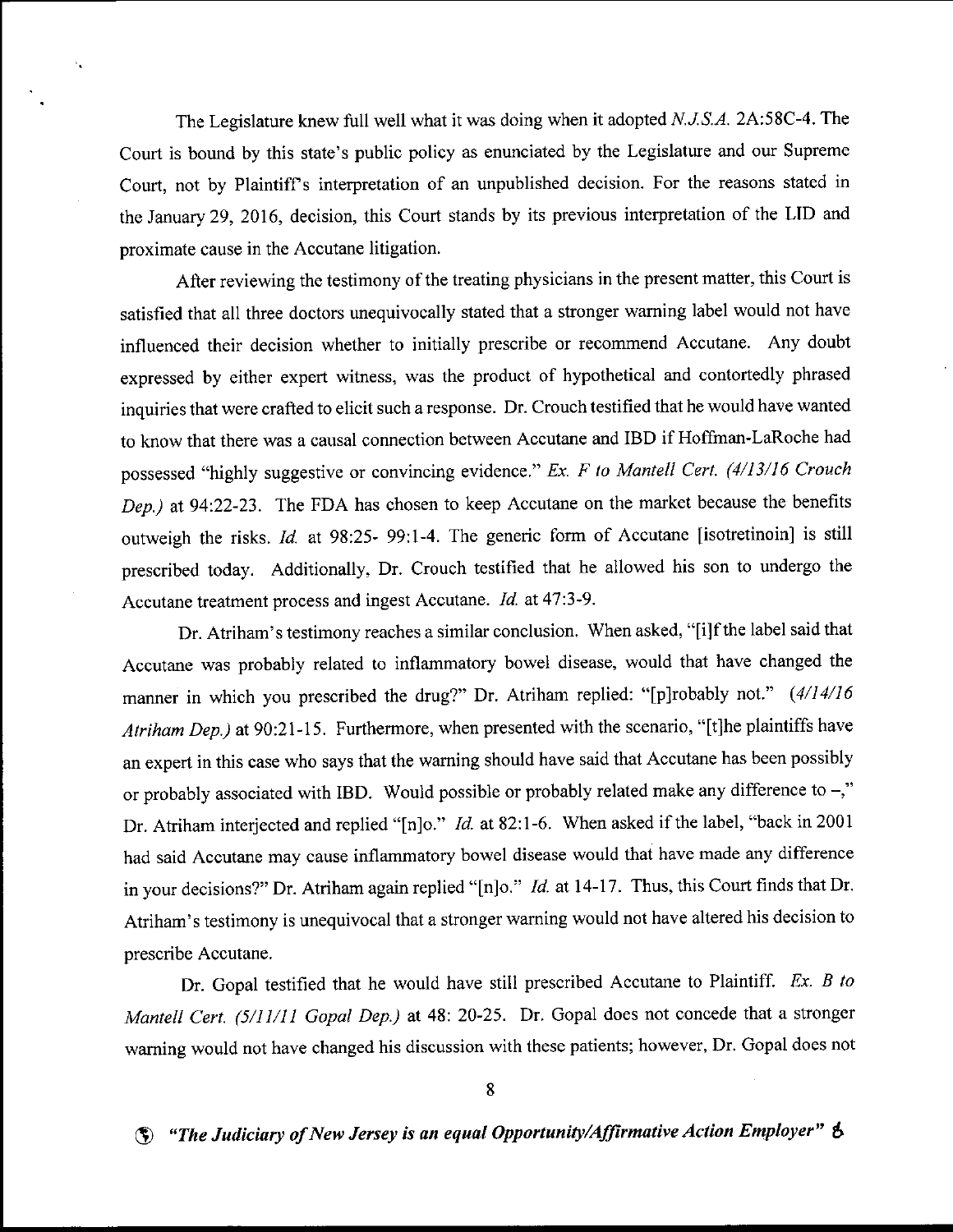believe any such changes would have been critical. When asked if his communication with patients would have changed if the waming had differed to say "may cause" instead of "temporally associated," Dr. Gopal stated: "[w]ell, it would have slightly been changed. Instead of saying has been temporarily associated, probably would have said may have been associated, but essentially it conveyed the same message.  $Id$  at 50:17-21. Finally, when asked if he would prescribe Accutane today to a patient with a similar condition to Plaintiff, Dr. Gopal replied, "[t]hat's one of the options, yes." ld. at 51:19. Finally, whether under New Jersey law or Texas law, the Defendants prevail. In Centocor, the Texas Supreme Court noted that in a pharmaceutical failure to warn case, "the ultimate decision for any treatment rests with the prescribing physician and the patient." Centocor, Inc. v. Hamilton, 372 S.W.3d 140, 166 (Tex. 2012). However, the Court in Centocor held that 'the fleamed intermediary] doctrine generally applies within the context of <sup>a</sup> physician-patient relationship and allows a prescription drug manufacturer to fulfill its duty to wam end users of its product's potential risks by providing an adequate waming to the prescribing physician. Id. at 142. Thus, similar to New Jersey law, a Plaintiff in Texas "is required to show that an inadequate warning to the prescribing physician caused the plaintiff's injuries.  $Id$  at 143.

 $\ddot{\phantom{a}}$ 

In addressing the issue of proximate causation, the court in *Centocor* held that:

"[w]hile the learned intermediary doctrine shifts the manufacturer's duty to warn the end user to the intermediary, it does not shift the plaintiff's basic burden of proof. See Medrano,  $28 \text{ S} W.3d$  at 94. Doing so would create an aromalous situation where, once the defendant prescription-drug manufacturer invokes the leamed intermediary doctrine, the plaintiff would be relieved of proving a key burden in any product warning case -that the product warning was inadequate. The burden on defendants in other industries to show reasonable reliance on an intemediary to effectively deliver a waming has no application in products-liability cases against <sup>a</sup> prescription drug manufacturer when the plaintiff received the drug through the existence of a physician-patient relationship. Centocor, at 166.

Therefore, this Court, mindful of the serious afflictions from which Plaintiff suffers, reaches the conclusion that the three doctors who were deposed in this matter, have unequivocally testified that their decision to prescribe the drug would not have changed despite a stronger waming label for Accutane. Defendants motion for summary judgment is hereby GRANTED.

9